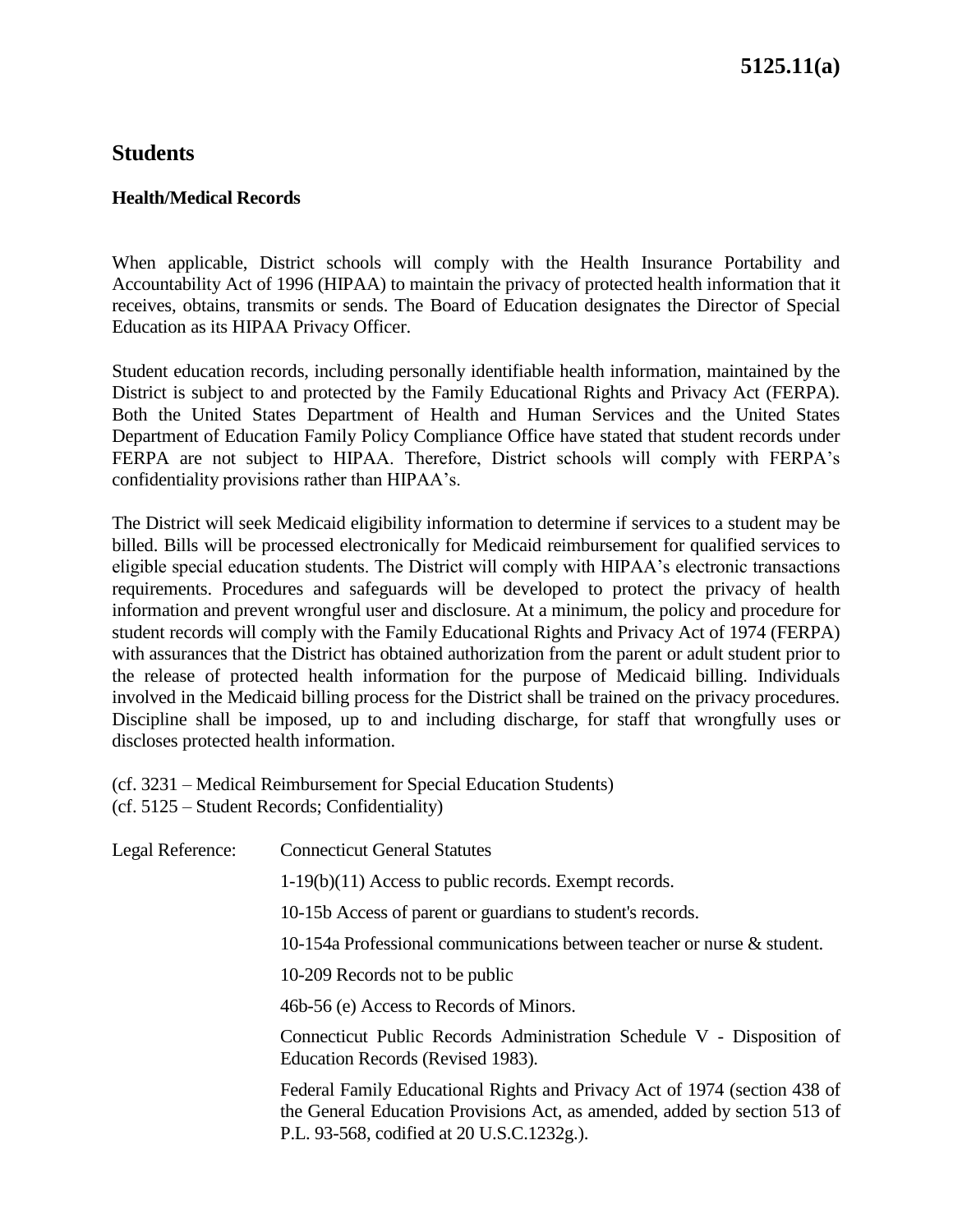# **Students**

## **Health/Medical Records**

| Legal References: | (continued)                                                                                                                                                                                                                                                                 |
|-------------------|-----------------------------------------------------------------------------------------------------------------------------------------------------------------------------------------------------------------------------------------------------------------------------|
|                   | Dept. of Educ. 34 C.F.R. Part 99 (May 9, 1980 45 FR 30802) regs.<br>implementing FERPA enacted as part of 438 of General Educ. provisions act<br>(20 U.S.C. 1232g)-parent and student privacy and other rights with respect to<br>educational records, as amended 11/21/96. |
|                   | USA Patriot Act of 2001, PL 107-56, 115 Stat. 272, Sec 507, 18 U.S.C.<br>$\S 2332b(g)(5)(B)$ and 2331                                                                                                                                                                       |
|                   | PL 107-110 "No Child Left Behind Act of 2001" Sections 5208 and                                                                                                                                                                                                             |
|                   | 42 U.S.C. 1320d-1320d-8, P.L. 104-191, Health Insurance Portability and<br>Accountability Act of 1996 (HIPAA)                                                                                                                                                               |
|                   | 65 Fed. Reg. 50312-50372                                                                                                                                                                                                                                                    |
|                   | 65 Fed. Reg. 92462-82829                                                                                                                                                                                                                                                    |
|                   | 63 Fed. Reg. 43242-43280                                                                                                                                                                                                                                                    |
|                   | 67 Fed. Reg. 53182-53273                                                                                                                                                                                                                                                    |
|                   |                                                                                                                                                                                                                                                                             |